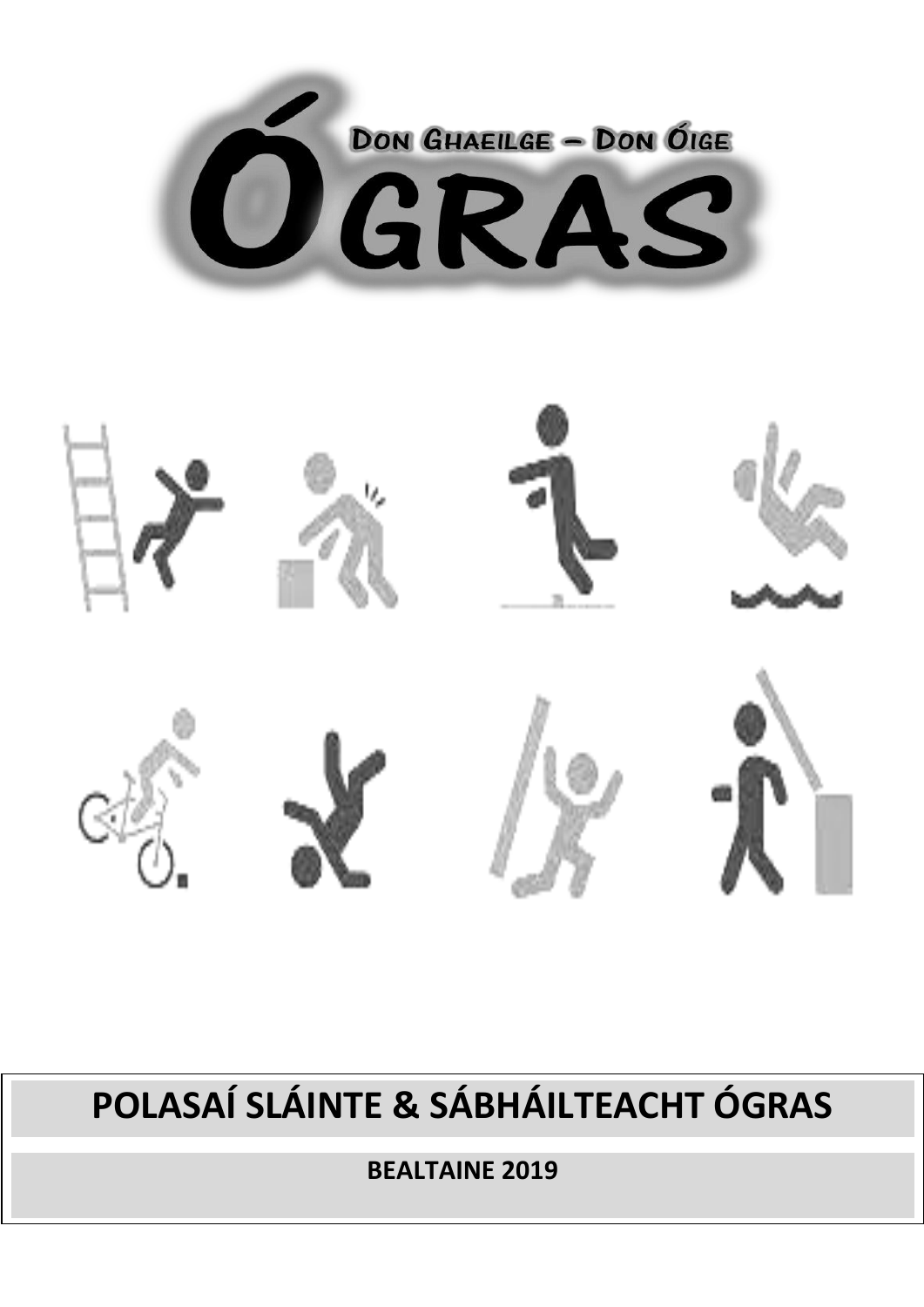### **Is é polasaí Ógras maidir le Sláinte agus Sábháilteachta ná:**

- Go mbeidh an caighdeán cúraim is fearr a chur ar fáil do na leanaí/daoine óga atá ag freastal ar an gclub óige.
- Go mbeidh ar chumas gach uile chlub óige ionaid oibre a bheith slán, sábháilte do leanaí/daoine óga, don fhoireann agus do thuismitheoirí/caomhnóirí an chlub óige.
- Go mbeidh tuiscint agus eolas cuí ag ceannairí/foireann iomlán an chlub maidir le Achtanna Sláinte/Sábháilteachta agus Polasaí Ógras.
- Go dtógtar na céimeanna agus go leanfar próiséas de réir mar atá molta in sna hAchtanna cuí agus mar atá leagtha síos i Lámhleabhar an Chlub.
- Ag cruinniú foirmeálta tús na bliana de chuid an chlub/eagraíochta ceapfar duine chun iniúchadh bhliantúil a dhéanamh ar thimpeallacht agus ar chleachtais pholasaí Shláinte/Sábháilteacht an chlub.
- Cuirfear tuairisc i leith iniúchainn bliantúil ar fáil ag cruinniú choiste an chlub agus seolfar cóip chuig an t-Oifigeach Forbartha.
- Déanfar na leasaithe cuí le go mbeidh an club óige ag feidhmiú go caighdeánach.

# **Liosta de na nithe a gá cinntiú ag tús na bliana agus ag tús gach téarma leis an uinéir**

- 1. Go bhfuil an trealamh múchta tine chuí ann.
- 2. Go bhfuil alarm tine agus /nó alárm deataigh ann agus go bhfuil tuiscint ag na cinnirí ar an gcóras .
- 3. Go bhfuil rochtain chuí ar na bealaí éalaithe agus doirsí agus nach bhfuil said faoi ghlas agus an club ar siúl.
- 4. Go bhfuil an t-urlár slán agus gan damáíste a d'fhéadfadh timpist a chruthú.
- 5. Go bhfuil an córas leictreachas sábháilte
- 6. Go bhfuil aon trealamh a bhaineann leis an uinéir i gcaoi maith agus sábháilte le n-usáid
- 7. Ionad agus timpeallacht an chlub óige a bheith feiliúnach/deisithe agus sábháilte chun freastal ar leanaí/daoine óga le riachtanais speisialta.
- 8. Go bhfuil an córas teasa ag obair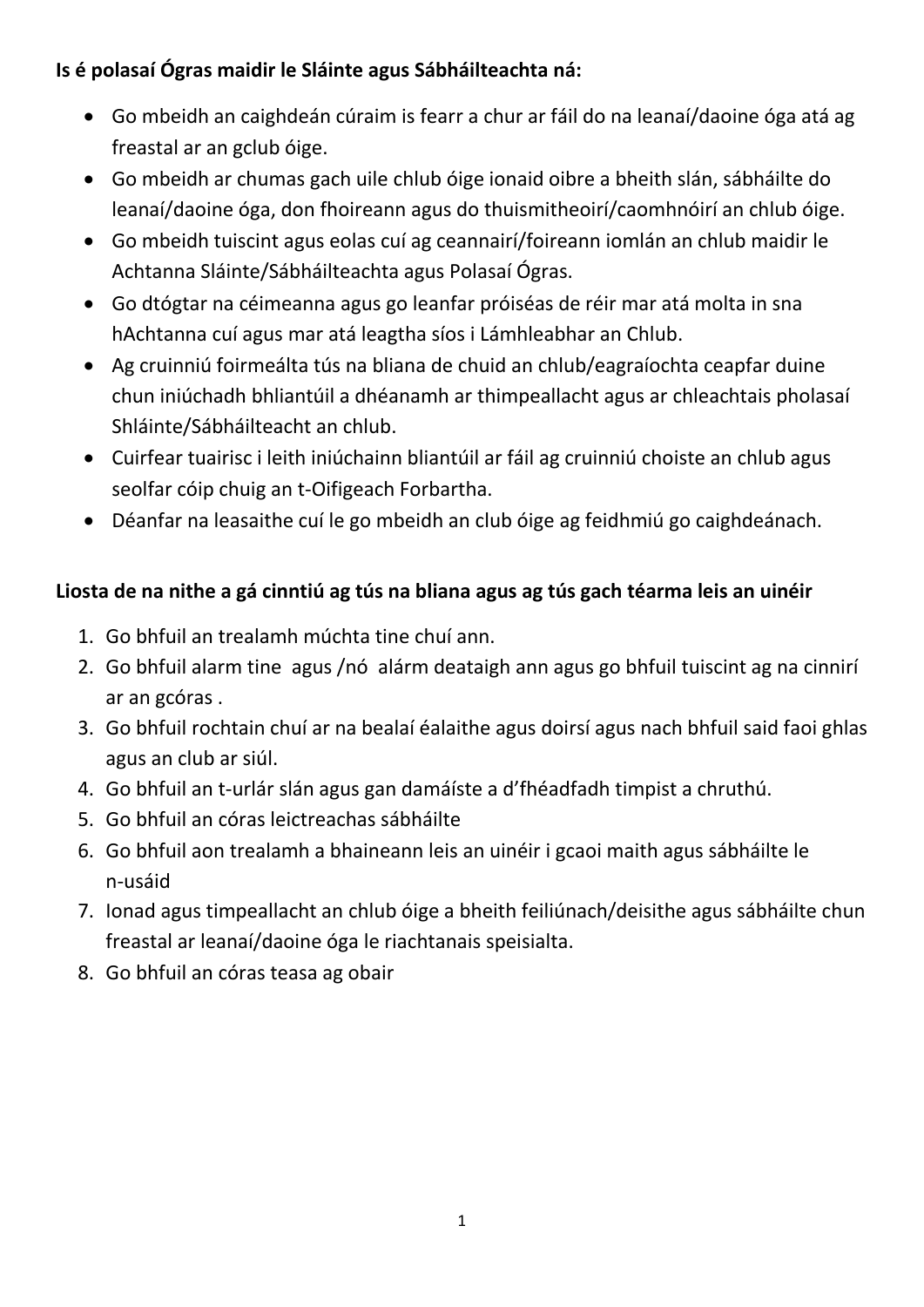# **Sábháilteacht- Gineáralta**

- 1. Leabhair ballraíochta a bheith sínithe ag na baill agus iad ag teacht isteach sa halla agus ag fágáil an halla ag deireadh an tseisiún.
- 2. An leabhrán a thabhairt leat más gá an halla a fhágail in am an gátár nó ar aon chúis eile
- 3. Cinntiú go bhfuil teacht ar uimhreacha teagmhála agus eolas leighis/ailéirge a bhaineann leis na mbaill go héasca.
- 4. Taifead a dhéanamh ar aon thimpist nó damáiste a dhéantar agus na daoine cuí a chuir ar an eolas faoi.
- 5. Ba chóir go mbeidh gach ceannaire ar an eolas faoin bpolasaí Sláinte/Sábháilteachta agus cóip aige/aici.
- 5. Is gá córas gluaiseachta a chuir i bhfeidhm i ngach club eg: siúl sna pasáistí, ag an leithris agus ag an doras.
- 6. Caithfear cinntiú go bhfuil rialacha a bhaineann le deá iompar ag an gclub agus go gcuirtear iad i bhfeidhm.
- 7. Níl cead ag aon duine atá faoi thionchar alcól nó drugaí freastal ar an gclub.
- 8. Níl caitheamh tobac ceadaithe ag an gclub.

# **Sábháilteacht- Spórt**

- 1. Go mbainfear usáid as an trealamh cuí don spórt. Bí cinnte go bhfuil an trealamh i gcaoi mhaith agus féilteach do leanaí/daoine óga. Caithfear cloigid a chaitheamh má bhíonn na baill ag imirt iomanaíocht agus ba chóir an treallamh seo a iniúchadh roimh gach cluiche/cleachtadh.
- 2. Go bhfuil brógaí féiliúnach á cháitheamh ag ceannairí agus páistí atá ag déanamh spórt.
- 3. Go mbíonn feitheoireacht ar pháistí le trealamh spórt i gcónaí

# **Sábháilteacht – Glantúchán**

- 1. Ba chóir aon doirteadh a ghlanadh ar an bpointe agus stop a chuir le haon gluaiseacht go dtí go bhfuil sé sin déanta.
- 2. Ba chóir go mbeidh teacht ag na ceannairí ar earraí glantúcháin agus áit stórála cuí acu m.sh abhar glantúcháin a stóráil agus a bheith faoi ghlas.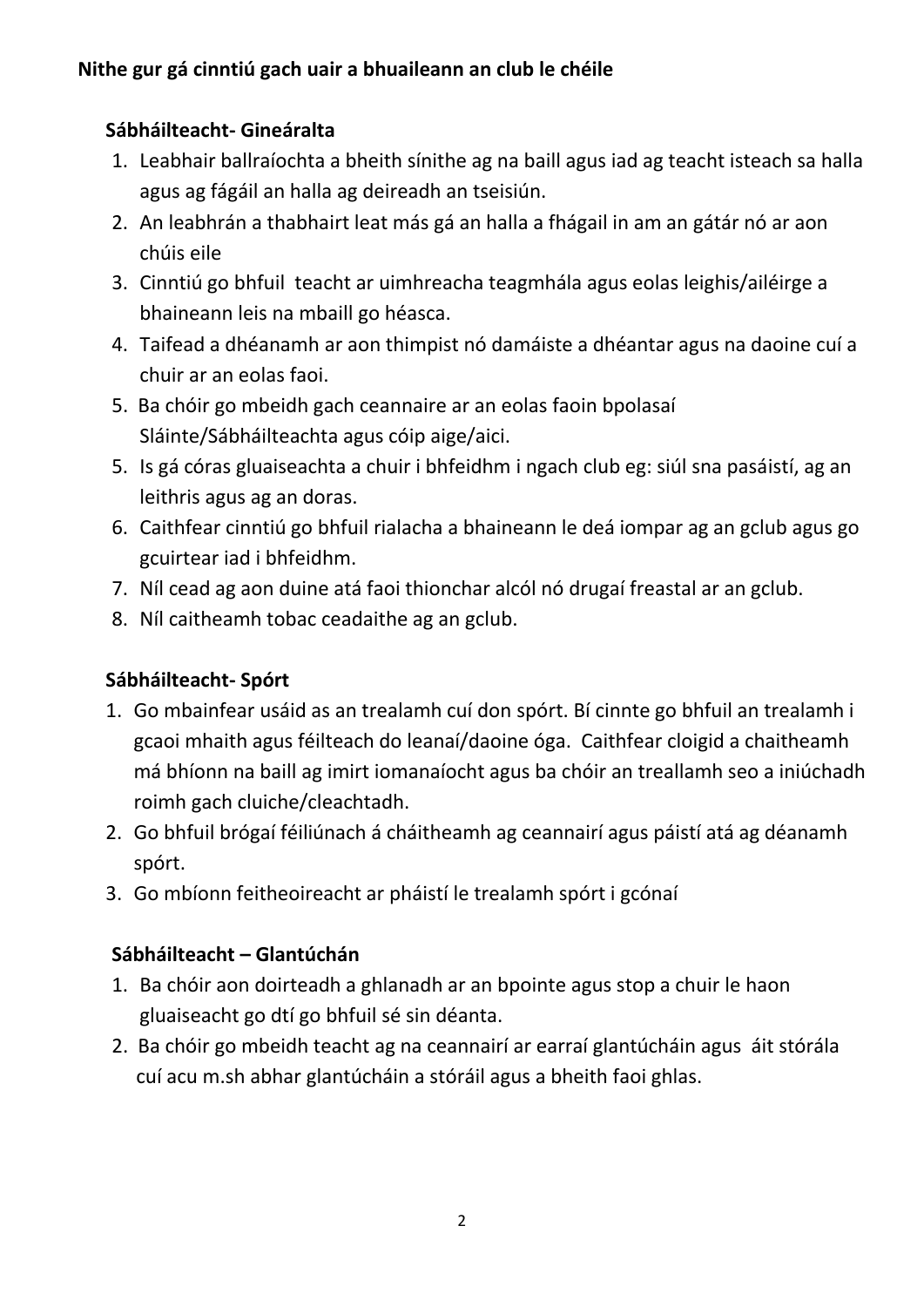### **Sábháilteacht- Ealaín agus Gníomhaíochtaí**

- **1.** Níl cead ag ball faoi 16 laiminadóir, guillotine, gunnaí gliú nó inneall fótacóipeála a usáid.
- 2. Níl cead ag baill faoi 16 ach PVA nó Pritt Stix nó gliú páipéar a usáid.
- 3. Níl cead aon cheimiceáin a usáid- white spirit, aigéid srl ina measc
- 4. Níl cead ag baill uirlisí miotalóireachta nó adhmadóireachta a usáid gan múinteoir proifisiúnta a bheith i láthair.
- 5. Má tá ríomhairí in usáid sa chlub is gá Polasaí Teicneolaíochta agus Idirlíona Ógras a mhiniú do na baill agus a leanúint go beacht.

## **Sábháilteacht- Cursaí Sláinte**

- 1. Ní chóir do cheannairí nó daoine óga freastal ar an gclub óige má bhíonn siad tinn.
- 2. Ba chóir aon leachtanna coirp a ghlanadh agus láimhinní a chaitheamh agus na ceimicí chuí a usáid.
- 3. Moltar dea-shampla a léiriú idir Ceannairí/leanaí/daoine óga maidir le sláinteachas phearsanta (lámha a níochán).
- 4. Bíodh bosca cead cabhrach leis na nithe chuí le fáil ag an gclub i gcónaí. Tá sé riachtannach láimhínni a chaitheamh má tá garr chabhair á thabhairt.
- 5. Is gá go mbeidh cúrsa Garr Chabhair déanta ag beirt cheannairí as gach club agus bhéitear ag súil go mbeadh ceannairí an chlub sásta freastal ar chúrsaí Garr Chabhair a chuireann Ógras ar fáil.
- 6. Más gá garr chabhair a thabhairt do bhall, ba chóir tuismitheoirí a chuir ar an eolas agus i gcásanna gur gá don bhall freastal ar ospideál nó dochtúir is gá oifig Ógras a chuir ar an eolas freisin.

#### **Sábháilteacht- Turasanna**

- 1. Bíodh rialacha sóiléire pléite agus aontaithe agat leis na baill roimh ré.
- 2. Tóg leat liosta do na baill maraon le sonraí teagmhála a dtuistí.
- 3. Bí cinnte go bhfuil aon leigheas riachtannach a bhaineann le ball i do sheilbh maraon le treoracha scríofa ón dtuimsmitheoir ina dtaobh.
- 4. Tóg an bosca céad cabhrach leat.
- **5.** Is gá do bhaill crios a chaitheamh ar bhusanna i gcónaí**.**